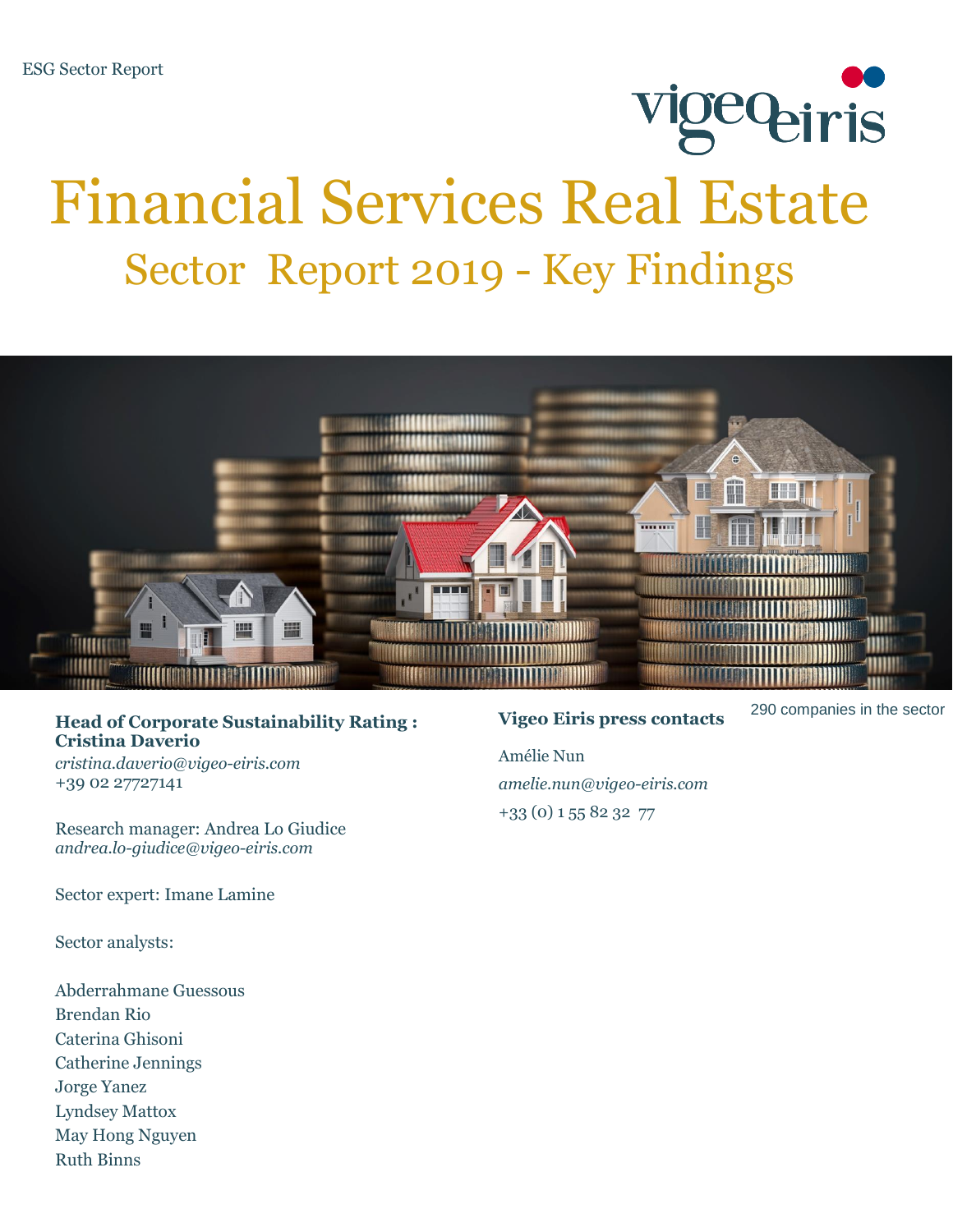

# Key Findings 2019– Real Estate sector

 $100$ 

| Sector average<br>performance<br>Universe average<br>performance | 8 | -31<br>29 |  |
|------------------------------------------------------------------|---|-----------|--|
| <b>Sector minimum</b>                                            |   |           |  |
| and maximum                                                      |   |           |  |

#### **ESG PERFORMANCES – Sector & Universe**



#### **DOMAIN PERFORMANCES – Sector & Universe**



#### **RISK MITIGATION– Sector & Universe**

|                   | 10 | 33              | 70  |  |
|-------------------|----|-----------------|-----|--|
| <b>Reputation</b> |    | 29              |     |  |
| <b>Human</b>      |    | 27              | 73  |  |
| <b>Capital</b>    |    | 25              |     |  |
| Operational       | 4  | 32              | 70  |  |
| <b>Efficiency</b> |    | 31              |     |  |
|                   | 13 | 33              | 65  |  |
| Legal Security    |    | 30 <sup>2</sup> |     |  |
|                   |    |                 | 100 |  |

### **TAKEAWAYS**

- Physical and transitional risks associated with climate change present a complex challenge to real estate for which the industry does not yet have a clear strategy
- Limited capacity to mitigate the emerging risk of corruption and money laundering may have important socioeconomic consequences on the economy and populations.
- Smart cities: an opportunity for transformation that only a minority of real estate companies seem ready to tackle
- The rapid growth of urbanisation represents risks for the real estate sector, however a majority of companies fail to address this challenge
- The environmental agenda in the real estate sector: a large "sustainability gap" between leaders and followers
- Investor appetite for Green Bonds is growing, but most real estate companies seem unable to catch this opportunity

#### **TOP PERFORMERS**

Europe: Covivio; Unibail-Rodamco-Westfield (69/100) North America: Prologis (49/100) Asia Pacific: Unibail-Rodamco-Westfield (Australia) (69/100) Emerging Markets: Central Pattana Public Company (41/100)

#### **MOST IMPROVED since 2018**

Europe: Carmila France SAS (+33) North America: Alexandria Real Estate (+12) Asia Pacific: New World Development (+17) Emerging Markets: Fibra Uno Administracion (+21)

#### **MOST MATERIAL DRIVERS**

| <b>ADVANCED</b><br>$(60-100)$ |                                                                                                         |
|-------------------------------|---------------------------------------------------------------------------------------------------------|
| <b>ROBUST</b><br>$(50-59)$    |                                                                                                         |
| <b>LIMITED</b><br>$(30-49)$   | • Board of Directors<br>• Corruption and money laundering<br>• Environmental strategy                   |
| <b>WEAK</b><br>$(0-29)$       | • Social and economic development<br>• Social standards in the supply chain<br>Cooperation with tenants |

#### **CARBON FOOTPRINT**

Share of companies in each level of carbon footprint

|              | $\blacksquare$ Significant<br>Moderate | $\blacksquare$ High | $\blacksquare$ Intense |
|--------------|----------------------------------------|---------------------|------------------------|
| Sector (%)   |                                        |                     | 24                     |
| Universe (%) | 53                                     | 28                  |                        |

#### **ENERGY TRANSITION**

Share of companies in each level of energy transition performance

|              | $\blacksquare$ Weak | .imited | ■Robust | ■ Advanced |   |                |
|--------------|---------------------|---------|---------|------------|---|----------------|
| Sector (%)   |                     |         |         |            | 6 |                |
| Universe (%) |                     |         |         |            |   | $\overline{4}$ |

#### **SUSTAINABLE GOODS & SERVICES**

Share of companies in each level of involvement in goods and services contributing to sustainable development

|              | <b>■None</b> | ■Minor | ■Significant | $\blacksquare$ Maior |
|--------------|--------------|--------|--------------|----------------------|
| Sector (%)   |              |        |              |                      |
| Universe (%) |              |        |              | E                    |

#### **CONTROVERSIES RISK MITIGATION**

Share of companies in each performance level in terms of controversy risk management